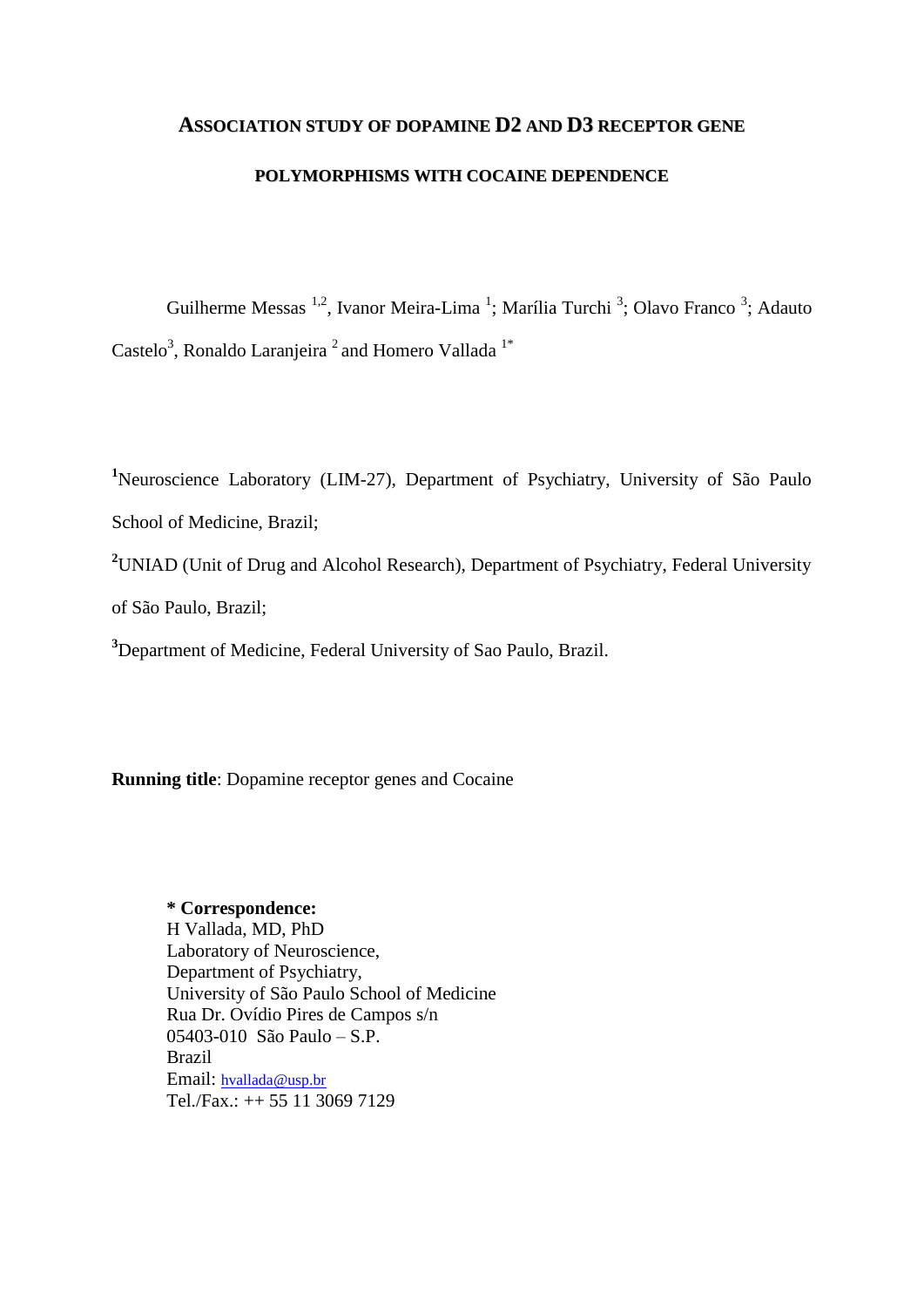#### **Abstract**

Genetic factors play a role in the vulnerability to cocaine dependence. The reinforcing properties of cocaine are related with the dopaminergic system, and in particular the dopamine receptors have been linked to the reward mechanisms. The present study examines the role of the variants *Taq*I A of the dopamine D2 receptor gene (DRD2) and *Bal*I of the dopamine D3 receptor gene (DRD3) in a Brazilian sample consisting of 730 cocaine dependents and 782 healthy controls. The studied polymorphisms did not show any

difference in allelic frequencies or genotypic distribution between the groups. Our data does not support a role for the DRD2 *Taq*I A and DRD3 *Bal*I gene polymorphisms in the susceptibility to cocaine dependence in Brazilian subjects.

**Keywords**: Genetics, dopamine receptor, addiction, gene polymorphism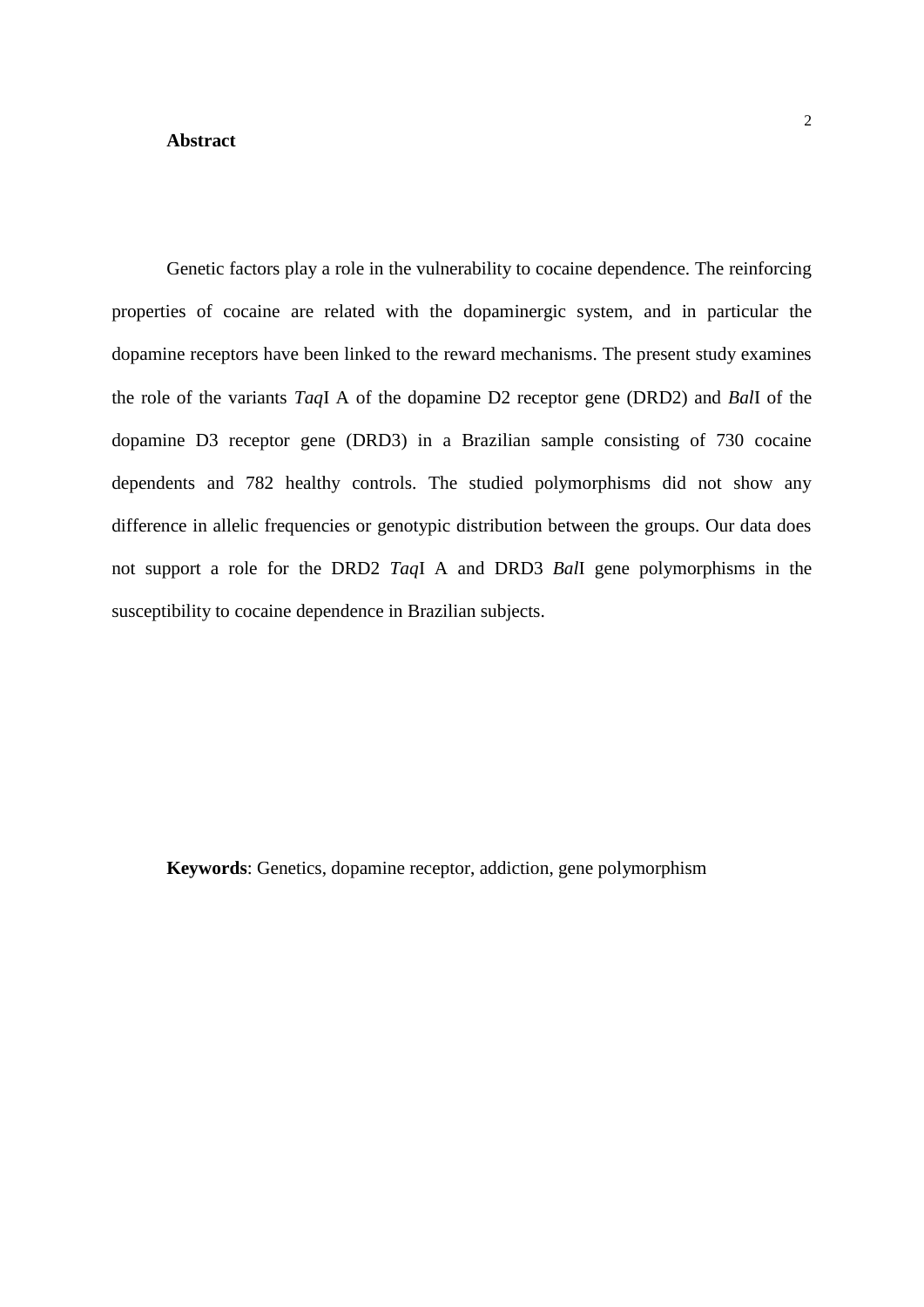## **Introduction**

Family and twin studies suggest a substantial genetic component in the vulnerability of individuals to become dependent after exposed to cocaine (Merikangas et al, 1998; Bierut et al, 1998; Kendler & Prescott, 1998). The reinforcing properties of cocaine are related with the dopaminergic system, and in particular the dopamine receptors have been implicated in "reward" mechanisms (Comings & Blum, 2000; Noble EP, 2000). The effect of neurotransmitter interaction at the mesolimbic brain region induces a "reward" when dopamine is released from the neuron at the nucleus accumbens and interacts with a dopamine receptor. A dopaminergic mechanism may therefore be responsible for interindividual differences in the susceptibility to developing cocaine dependence. In the context of a molecular genetic approach to this issue, candidate genes related to this vulnerability include the dopamine receptor genes.

Considerable attention has been focused on a possible relationship of  $D_2$  dopamine receptor (DRD2) gene polymorphisms with alcohol and drug dependence. Numerous studies have reported an allelic association between the A1 allele at the *TaqI* "A" restriction fragment length polymorphism at DRD2 and alcoholism, (Blum et al, 1990; Comings et al, 1991; Arinami et al, 1993, Pato et al, 1993). Cocaine dependence and alcoholism share a somewhat overlapping genetic risk (Cadoret et al 1995) and, considering a stronger involvement of dopamine in the effects of cocaine than in the alcohol, the findings of an association of DRD2 alleles with alcoholism suggests that a similar association might also be detected with cocaine dependence. Smith et al (1992) reported an increased frequency of the DRD2 alleles in polysubstance abusers compared to controls. Noble et al (1993) reported strong association between the DRD2 gene polymorphisms and cocaine-abusing subjects. Comings et al (1994) reported an association between the DRD2 *TaqI* A1 allele and drug and alcohol dependence, they also reported significant associations with measures of severity of substance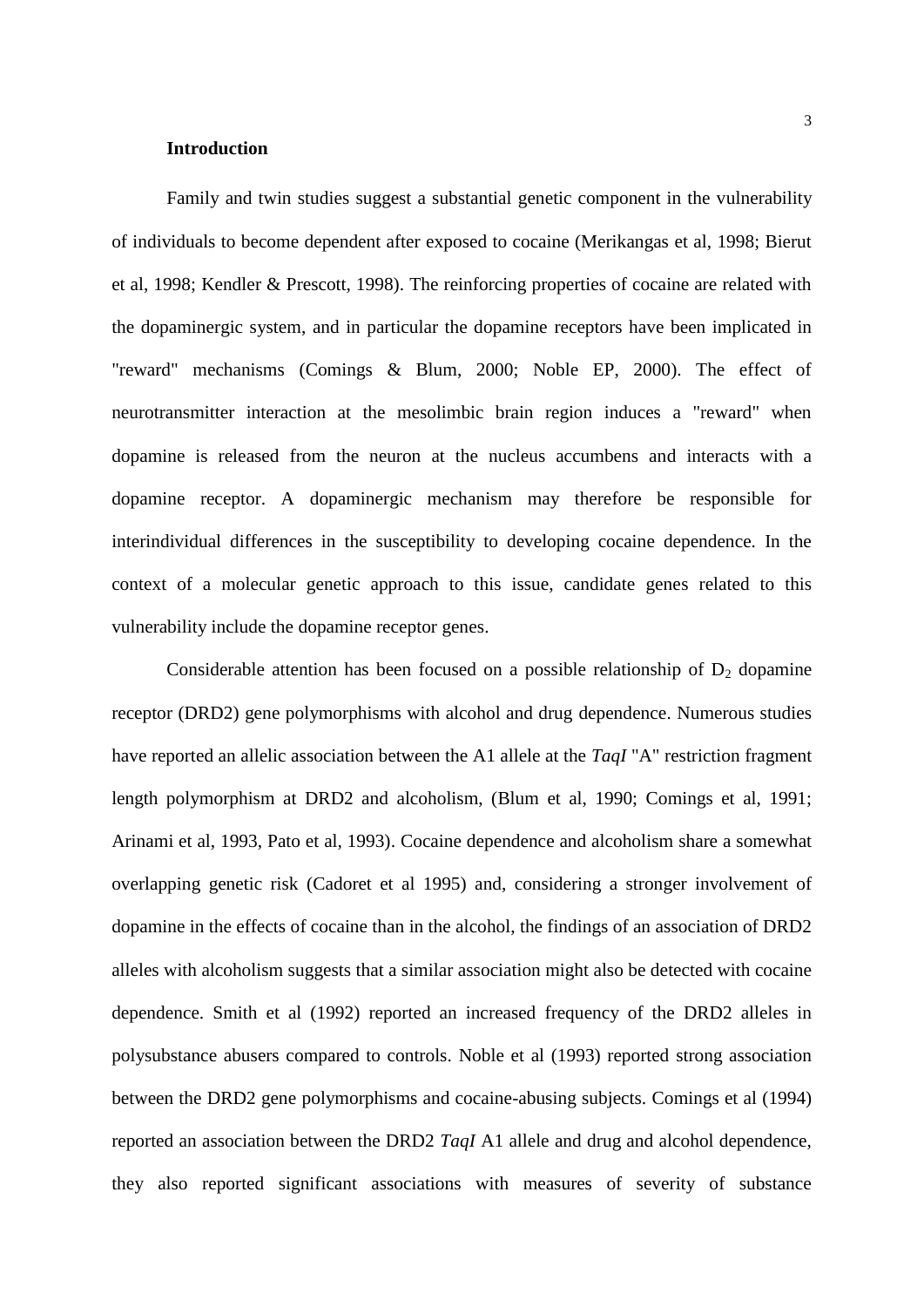dependence. Comings et al (1996) reported that the same allele is also a risk factor for cigarette smoking. Persico et al (1996) demonstrated an association of the DRD2 *TaqI* A1 allele and (cocaine or amphetamine) psychostimulant-preferring polysubstance abusers.

The dopamine receptor sub-type 3 (DRD3), which is preferentially expressed in limbic areas, is also related to rewarding behaviour and could therefore be a plausible candidate gene for the vulnerability to develop cocaine dependence (Diaz et al, 1995). Evidence from animal models has suggested a role of this receptor in cocaine abuse. Nader & Mach (1996) have shown that the self-administration by rhesus monkeys of dopamine D3 agonist 7-OH DPAT changes if animals are priorily exposed to cocaine. Xu (1998) and Garner & Baker (1999) have observed that DRD3 modulates animal responses to psychostimulants, including cocaine, and Pilla et al. (1999) have stressed the importance of this receptor in cocaine-induced craving. Human post-mortem studies also found similar results, showing a two-fold higher density of this receptor in cocaine overdose victims (Segal et al, 1997; Mash & Staley, 1999), indicating that neuroadaptations in DRD3 receptor could be involved in the vulnerability to cocaine dependence.

The investigations of DRD3 gene variations in drug dependence are concentrated to studies using a *Bal I* (*MscI*) restriction polymorphism, that has been described by Lannfelt et al (1992), within the first exon of DRD3 gene resulting in a serine to glycine change at amino acid 9. Freimer et al. (1998) reported a non-significant trend for an increase in homozygosity frequency of this variant in cocaine dependents compared to controls; Duaux et al. (1998) could not find differences in frequencies of *BalI* DRD3 polymorphism in a population of opiate dependents. However, the authors found an excess of homozygosity in a sub-sample of the group, containing patients with a higher sensation-seeking score (Zückerman scale), indicating that the genetic vulnerability could be transmitted through this temperamental trait. Krebs et al.(1998) described an association between homozygosity of same polymorphism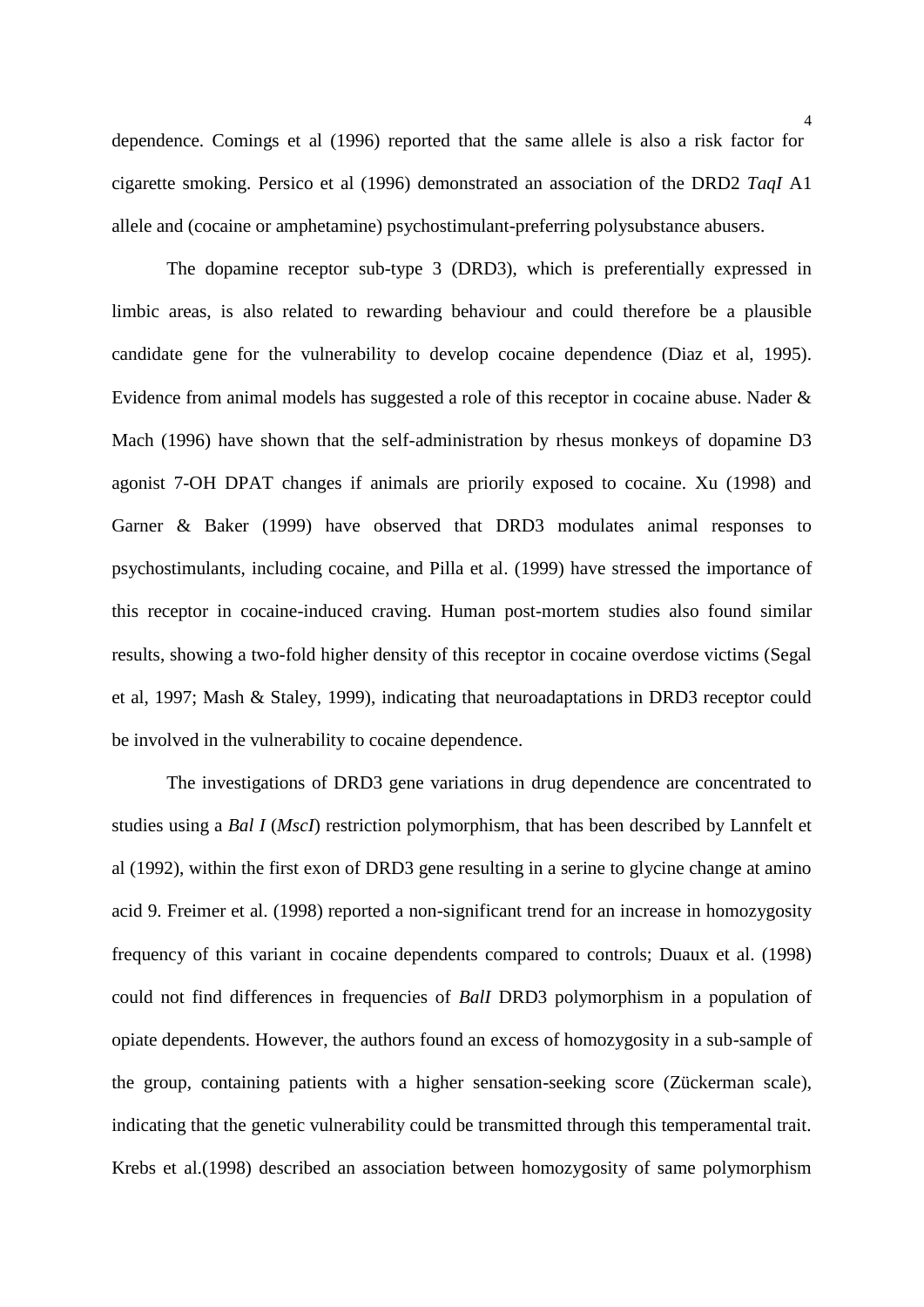and a population of schizophrenics with substance abuse. Finally, Comings et al. (1999) observed a reduction in heterozygosis frequency in cocaine dependents when compared to controls ( $p<0.028$ ). This reduction is still more pronounced if the analysis considers subsamples using cocaine for more than 10 or 15 years.

In the light of these findings, the DRD2 *TaqI* A and the DRD3 *BalI* (ser9gly) polymorphisms were analysed, in a population-based association study, to investigate whether these variants increase the susceptibility to cocaine dependence in a Brazilian sample.

### **Methods**

## Subjects

Subjects in this study came from seven distinct units dedicated to the treatment of drug dependence in São Paulo, Brazil. Six of them are inpatients units and only one of them is exclusively an outpatient unit, however only the severe cases form this outpatient unit were included in the study. All patients above 17 years old attending these units from August 1997 to October 1998 were selected, excluding those with a history of exclusive alcohol dependence or psychotic symptomatology at the moment of the interview. A written informed consent was obtained from each patient.

All patients were submitted to an interview based on a questionnaire developed and validated for the Brazilian population (Dunn & Laranjeira, 1999). A diagnostic of cocaine dependence was based on previous clinical records and on the data from the questionnaire. Seven hundred and thirty cocaine dependents were included in this study, aged between 17- 46 years (mean age 26.7 years,  $SD \pm 7.2$ ), of which 95.6% were male and 65.3% Caucasians.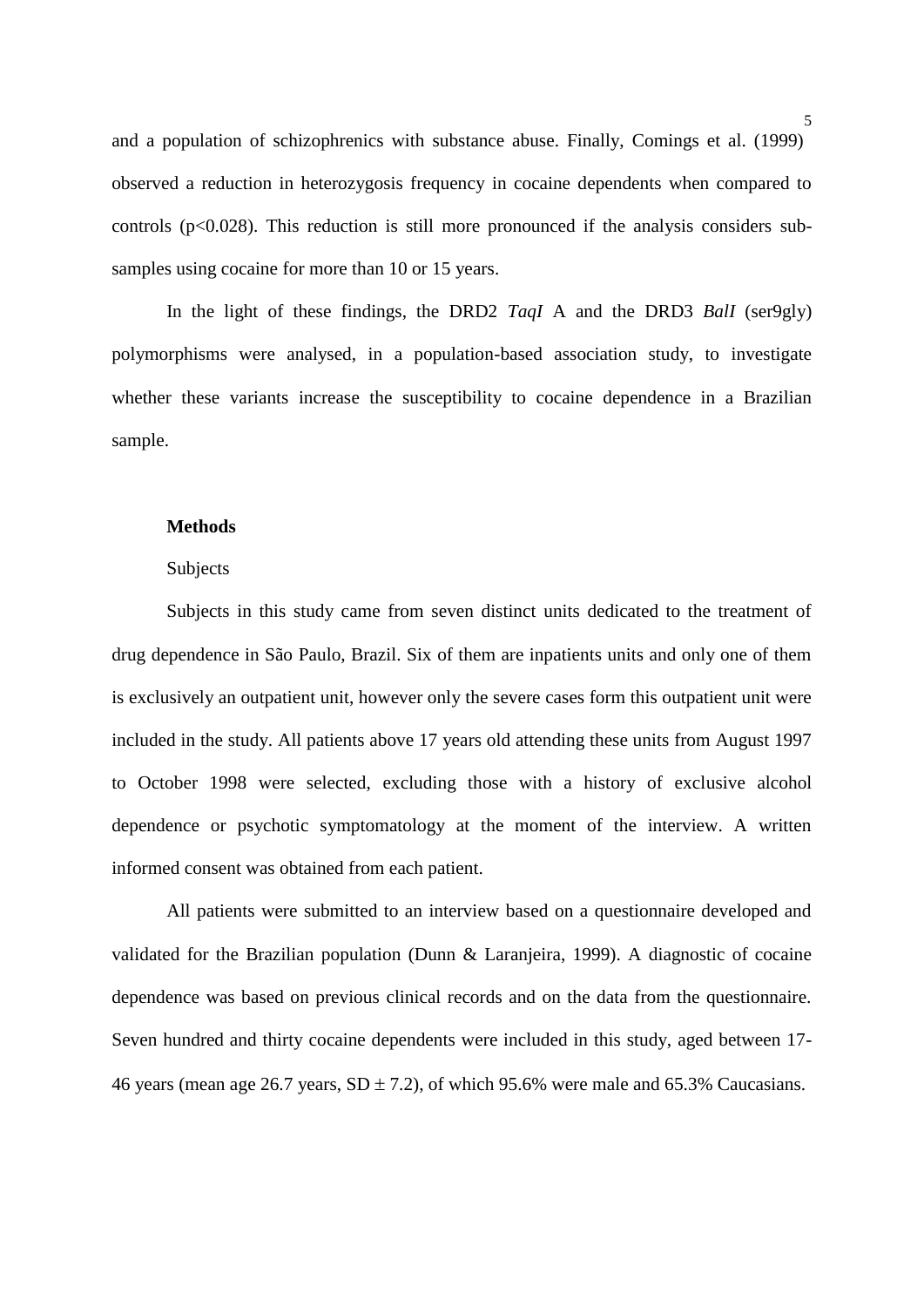### **Controls**

Controls were recruited from the Blood Unit of Hospital das Clinicas, from the Faculty of Medicine – University of São Paulo. Each blood donor is submitted to a questionnaire investigating contagious diseases and the use of any kind of drug. Subjects showing a past history of drug abuse or having a recent use of substance of potential abuse were excluded. During the act of donation a short interview was conducted (by GPM and DJ), excluding subjects with a history of a lifetime psychiatric inward treatment or suffering from a psychiatric condition in the moment of the interview. All these subjects agreed in taking part in the study, and signed an informed consent. Seven hundred and eighty one subjects, aged between 18-60 (mean age 31.7,  $SD \pm 10$ ), 69.2% male and 50.3% Caucasians, were included as healthy controls.

### Genotyping

Genomic DNA was extracted through standard methods from blood samples collected in tubes containing EDTA.

DRD2 *TaqI* A polymorphism: Genotyping was carried out using PCR-based restriction analysis described by Grandy et al. (1993) with primers 5'- CCGTCGACGGCTGGCCAAGTTGCTCTA and 5'- CCGTCGACCCTTCCTGAGTGTCATCA. PCR products (310 bp) were digested using *TaqI* A with the A1 allele uncut and the A2 allele cut into 130-bp and 180-bp fragments.

DRD3 *Bal I* polymorphism (ser-9-gly): PCR was performed as described (Lannfelt et al., 1992). The PCR primer sequences used were 5'-GCTCTATCTCCAACTCTCACA and 5'- AAGTCTACTCACCCTCCAGGTTA. The 462-bp products were digested with *MscI*, an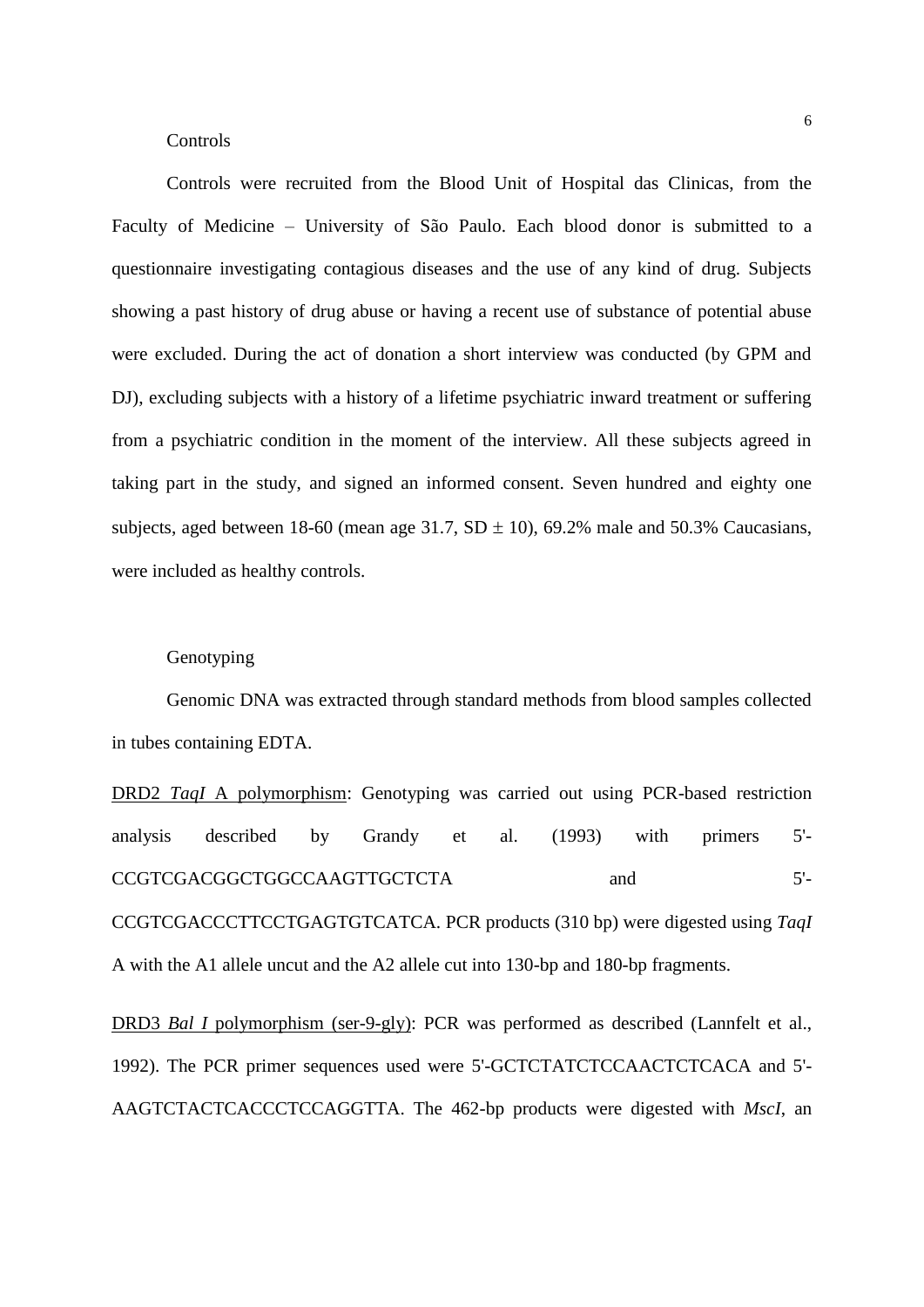isoschizomer of *BalI*, resulting in products of either 304-bp (allele 1 or Ser9) or 206-bp and 98-bp (allele 2 or Gly9). Constant bands of 47-bp and 11-bp were also produced.

The digested products were separated by electrophoresis in a 2% agarose gel and identified by U.V. light using ethidium bromide.

#### **Statistics**

Allelic and genotypic distribution of the variants studied among patients and control groups were analysed with Pearson's Chi-square test and a multivariate logistic regression implemented in the statistical package SPSS for windows version 10.0. A test for deviations from the Hardy-Weinberg equilibrium was performed using the HWE program (Ott J, 1999). For all statistic tests the level of significance adopted was  $\alpha < 5$ , or 5%.

#### **Results**

Genotypic distribution of the DRD2 *TaqI* A and of the DRD3 *BalI* polymorphism were consistent with a Hardy-Weinberg equilibrium. The allelic frequencies and genotypic distribution of DRD2 and DRD3 gene polymorphism in Cocaine dependents and controls subjects are shown in table 1.

There was no significant difference observed in the frequency of allele and genotype distribution between patients and control groups for DRD2 gene (genotype:  $X^2$ =0.08, 2DF, p=0.9; and allele: $X^2$ =0.01, 1df, p=0.9) and for DRD3 gene (genotype: $X^2$ =0.4, 2df, p=0.8; and allele:  $X^2=0.0$ , 1df; p=0.9).

Logistic regression models were created considering a dominant and a recessive mechanism of action for the studied polymorphism. We also investigated a model comparing the frequency of heterozygotes between dependents vs. controls. All these models were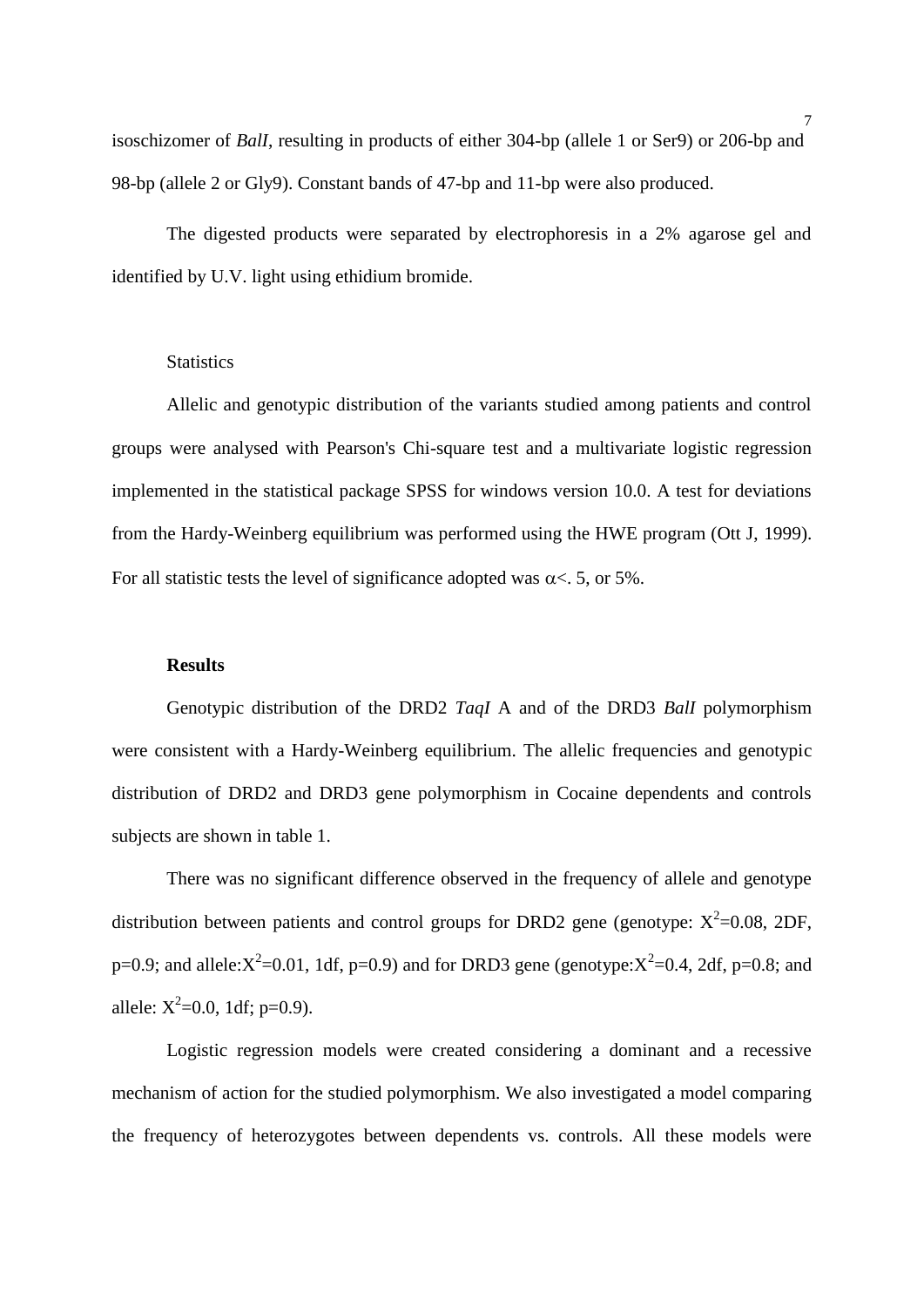controlled for age, sex and ethinicity. However, there was no association between Cocaine dependents and the studied genes polymorphisms.

### **Discussion**

Dopamine is one of the most important neurotransmitters involved in the rewards pathways in the brain, which is thought to be crucial for reinforcing properties of cocaine and other substances of abuse (Comings & Blum, 2000). We thus, investigated the role of polymorphisms of the D2 and D3 receptors genes in cocaine dependence. Our data do not support an allelic association between DRD2 *TaqI* A or DRD3 *BalI* alleles and cocaine dependence, in Brazilian subjects.

However, if the drug availability within a population is facilitated, it may increase the number of drug abuser or dependents, and therefore include the ones with a less pronounced genetic vulnerability, diluting a possible genetic effects. This population heterogeneity could even be responsible for the lack of consistency among the association studies found in the literature (Noble et al, 1993; Comings et al, 1999). Nevertheless, our data is consistent with previous studies which have shown no effect of DRD2 and DRD3 alleles on phenotype cocaine-dependence (O'Hara et al, 1993; Berrettini et al, 1996; Freimer et al, 1998, Gelernter et al, 1999).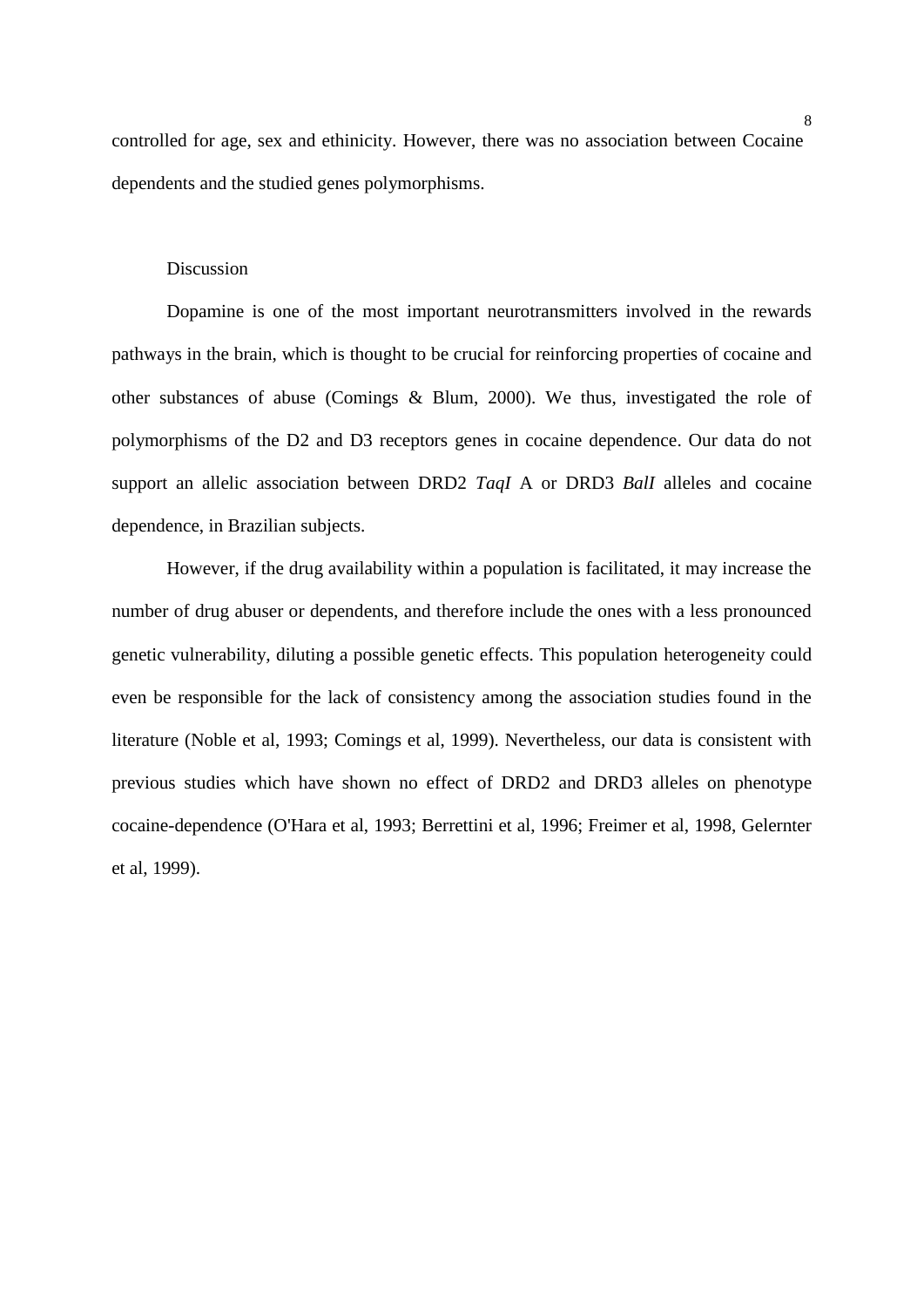Population stratification could also be a potential explanation for the present negative findings; indeed, there is a large variation of DRD2 allele frequencies depending on the population group sampled (Goldman et al, 1993; O'Hara et al, 1993; Castiglione et al, 1995). However, we addressed this issue by adjusting for age, gender, and ethnicity in our logistic regression analysis. In addition, we analysed only a sub group of our sample consisting of male and Caucasian subjects and we also failed to demonstrate an association (data not show).

We concluded that the studied genetic variant in the D2 and D3 receptor do not increase the vulnerability to develop cocaine dependence in our sample. However, it is still possible that a sub-group of the cocaine dependents presenting one specific temperamental trait could be associated with this polymorphism. A better definition of phenotypic categories linked to genetic functional variations is needed for such scientific studies.

#### **Acknowledgements**

This work was supported by FAPESP (Fundação para o Amparo à Pesquisa do Estado de São Paulo), Grant number 99/04678-2.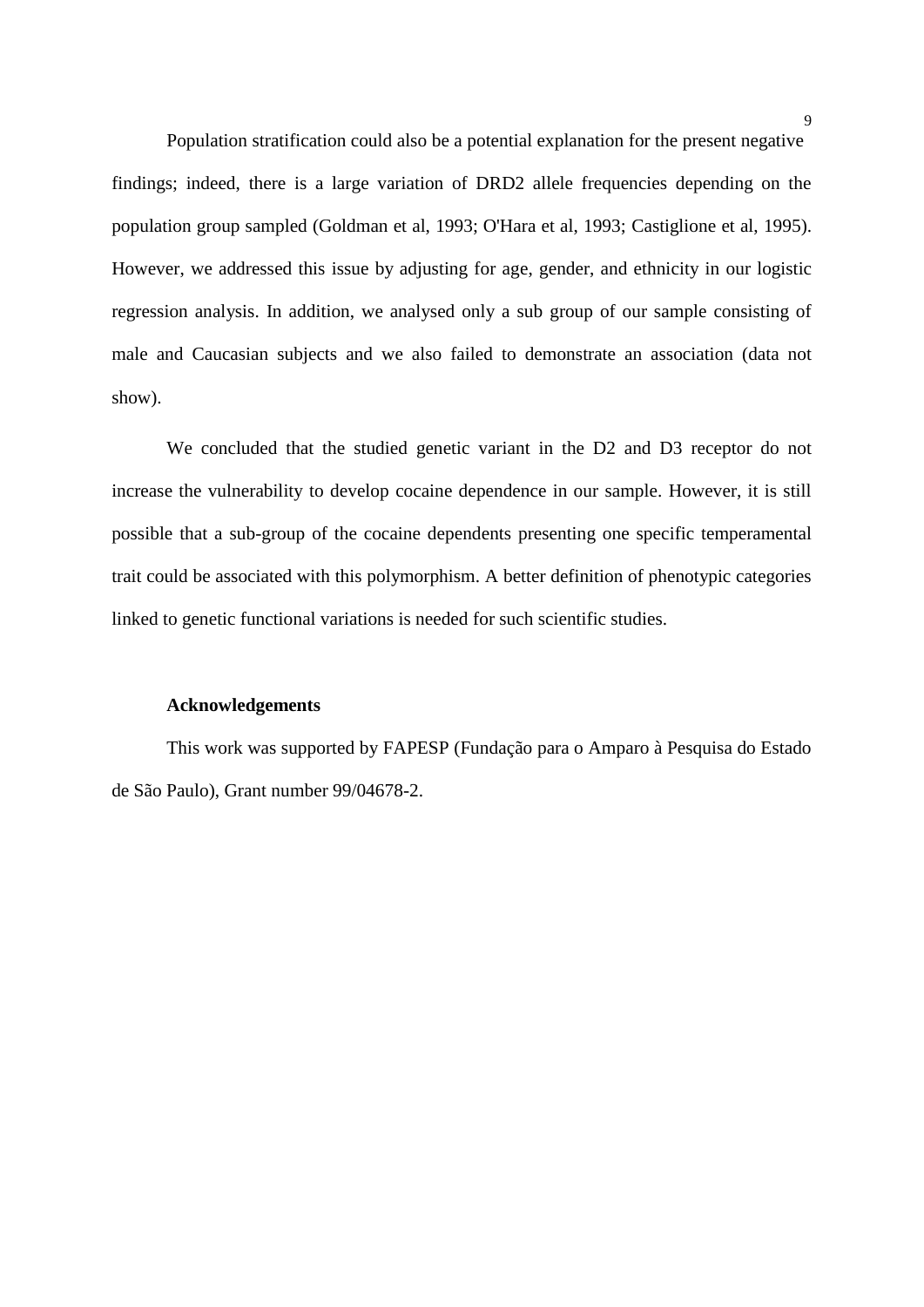#### **References**

- 1) Arinami T, Itokawa M, Komiyama T, Mitsushio H, Mori H, Mifune H et al. (1993) Association between severity of alcoholism and the A1 allele of the dopamine D2 receptor gene TaqI A RFLP in Japanese. Biol Psychiatry 33: 108–114.
- 2) Berrettini, W.H. and Persico, A.M. (1996) Dopamine D2 receptor gene polymorphisms and vulnerability to substance abuse in African Americans. Biol Psychiatry 40: 144–147.
- 3) Bierut L, Dinwiddie S, Begleiter H, Schuckit M, Reich T. (1998) Familial transmission of substance dependence: alcohol, marijuana, cocaine, and habitual smoking. Arch Gen Psychiatry 55: 982-88.
- 4) Blum K, Noble EP, Sheridan PJ, Montgomery A, Ritchie T, Jagadeeswaran P et al. (1990) Allelic association of human dopamine D2 receptor gene in alcoholism. JAMA 263: 2055
- 5) Cadoret, R.J., Yates, W.R., Troughton, E., Woodworth, G. and Stewart, M.A.. (1995) Adoption study demonstrating two genetic pathways to drug abuse. Arch Gen Psychiatry 52: 42–52.
- 6) Castiglione CM, Deinard AS, Speed WC, Sirugo G, Rosenbaum HC, et al.(1995) Evolution of haplotypes at the DRD2 locus. Am J Hum Genet 57(6):1445-56
- 7) Comings DE & Blum K (2000) Reward deficiency syndrome: genetic aspects of behavioral disorders. Prog Brain Res 126:325-41
- 8) Comings D, Gonzalez N, Wu S, Saucier J, Johnson P, Verde R et al. (1999) Homozygosity at the dopamine DRD3 receptor gene in cocaine dependence. Mol Psychiatry 4:484-487.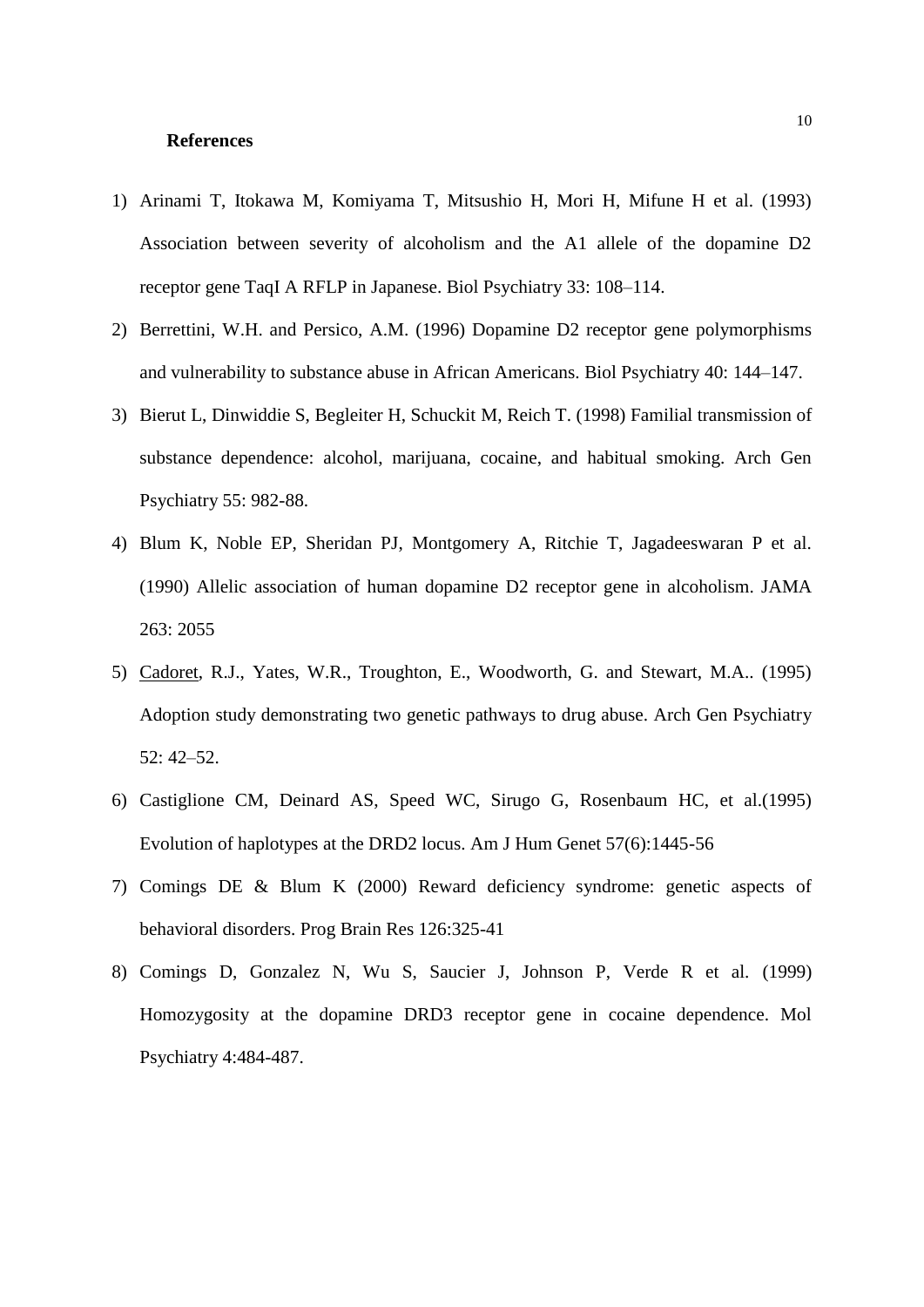- 9) Comings, D.E., Ferry, L., Bradshaw-Robinson, S., Burchette, R., Chiu, C. and Muhleman, D. (1996) The dopamine D2 receptor (DRD2) gene: A genetic risk factor in smoking. Pharmacogenetics 6: 73–79
- 10) Comings, D.E., Muhleman, D., Ahn, C., Gysin, R. and Flanagan, S.D. (1994) The dopamine D2 receptor gene: A genetic risk factor for substance abuse. Drug Alcohol Depend 34: 175–180.
- 11) Comings DE, Comings BG,. Muhleman D,. Dietz G, Shahbahrami B, Tast D *et al.* (1991) The dopamine D2 receptor locus as a modifying gene in neuropsychiatric disorders. *JAMA* 266:**.** 1793–1800.
- 12) Diaz J, Levesque D, Lammers C, Griffon N, Martres M, Schwartz J, Sokoloff P. (1995) Phenotypical characterization of neurons expressing the dopamine D3 receptor in the rat brain. Neurosci 65: 731-745.
- 13) Duaux E, Gorwood P, Griffon N, Mourdel M-C, Sautel F, Sokoloff P. (1998) Homozygosity at the dopamine D3 receptor (DRD3) is associated with opiate dependence. Mol Psychiatry 3:333-336.
- 14) Dunn J, Laranjeira R.(1999) Cocaine-profiles, drug histories and patterns of use of patients from Brazil. Subst Use Misuse 34:1527-1548.
- 15) Freimer M, Kranzler H, Satel S, Lacorbell J, Skipsey K, Charney D. (1998) No association between dopamine D3 receptor (DRD3) alleles and cocaine dependence. Addiction Biology 1: 281-287.
- 16) Garner K, Baker L. (1999) Analysis of D2 and D3 receptor selective ligands in rats trained to discriminate cocaine from saline. Pharmacol Biochemistry Behavior 64:373- 378.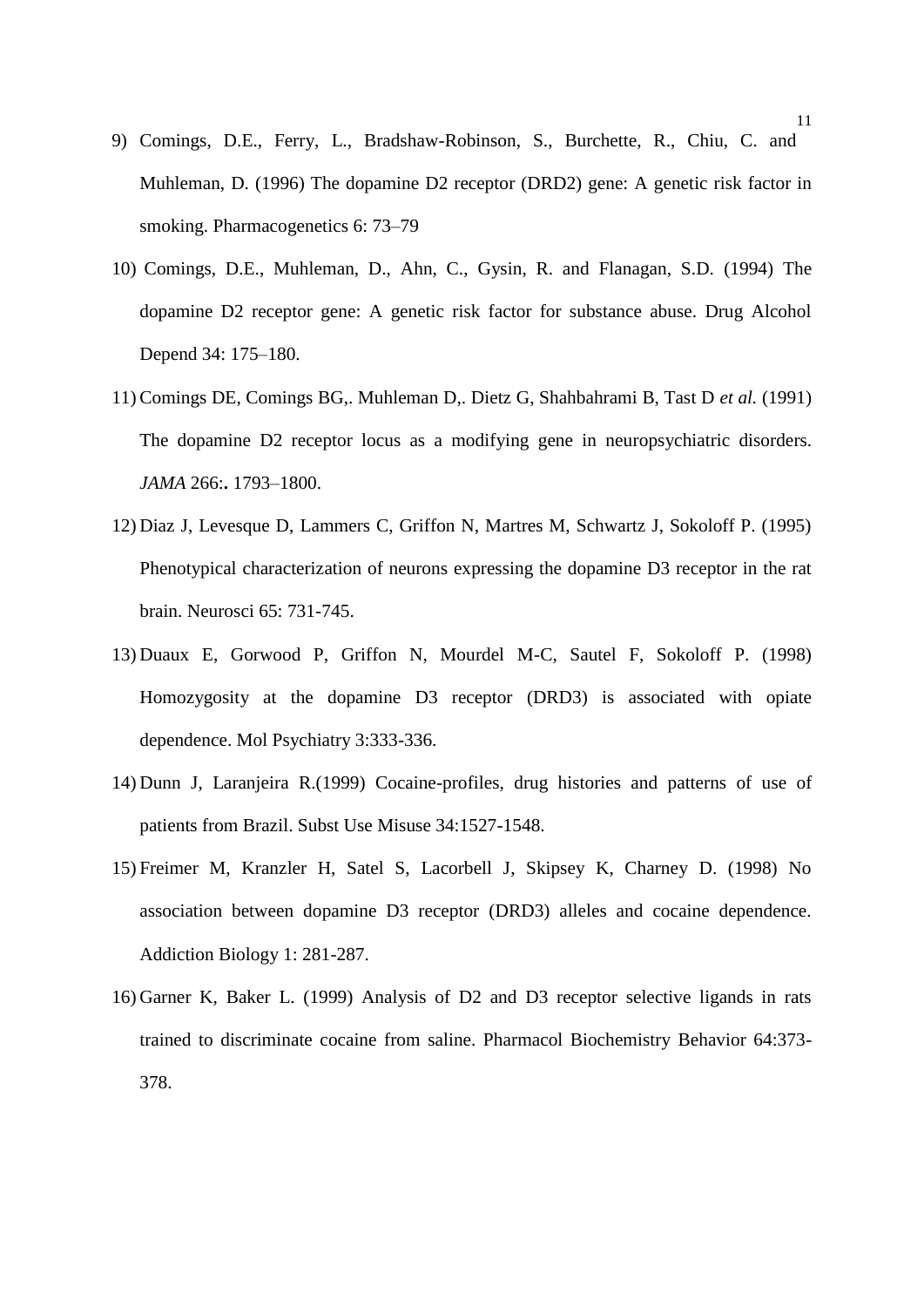- 17) Gelernter J, Kranzler H, Satel S. (1999) No association between D2 dopamine receptor (DRD2) alleles or haplotypes and cocaine dependence or severity of cocaine dependence in European-and African-Americans. Biol Psychiatry 45(3): 340-5.
- 18) Goldman, D., Brown, G.L., Albaugh, B., Robin, R., Goodson, S., Trunzo, M. et al. (1993) DRD2 dopamine receptor genotype, linkage disequilibrium, and alcoholism in American Indians and other populations. Alcohol Clin Exp Res 17: 199–204.
- 19) Grandy, D.K., Zhang, Y. and Civelli, O. (1993) PCR detection of the TaqA RFLP at the DRD2 locus. Hum Mol Genet 2: 2197.
- 20) Kendler K, Prescott C. (1998) Cocaine use, abuse and dependence in a population-based sample of female twins. Brit J Psychiatry 1998; 173: 345-50.
- 21) Krebs M-O, Sautel F, Bourdel M-C, Sokoloff P, Schwartz J, Olie J et al. (1998) Dopamine D3 receptor gene variants in substance abuse in schizophrenia. Mol Psychiatry 3:337-341.
- 22) Lannfelt L, Sokoloff P, Martres M-P, Pilon C, Giros B, Jonsson E et al. (1992) Amino acid substitution in the dopamine D3 receptor as a useful polymorphism for investigating psychiatric disorders. Psych Gen 2:249-256.
- 23) Mash D, Staley J. (1999) D3 dopamine and kappa opioid receptor alterations in human brains of cocaine-overdose victims. Ann N Y Acad Sci 877:507-522.
- 24) Merikangas K, Stolar M, Stevens D, O'Malley S, Rousanville B. (1998) Familial transmission of substance use disorders. Arch Gen Psychiatry 55: 973-79.
- 25) Nader M, Mach R. (1996) Self-administration of the dopamine D3 agonist 7-OH-DPAT in rhesus monkeys is modified by prior cocaine exposure. Psychopharmacology (Berl) 125:13-22.
- 26) Noble EP. (2000) Addiction and its reward process through polymorphisms of the D2 dopamine receptor gene: A review. Eur Psychiatry 15: 79–89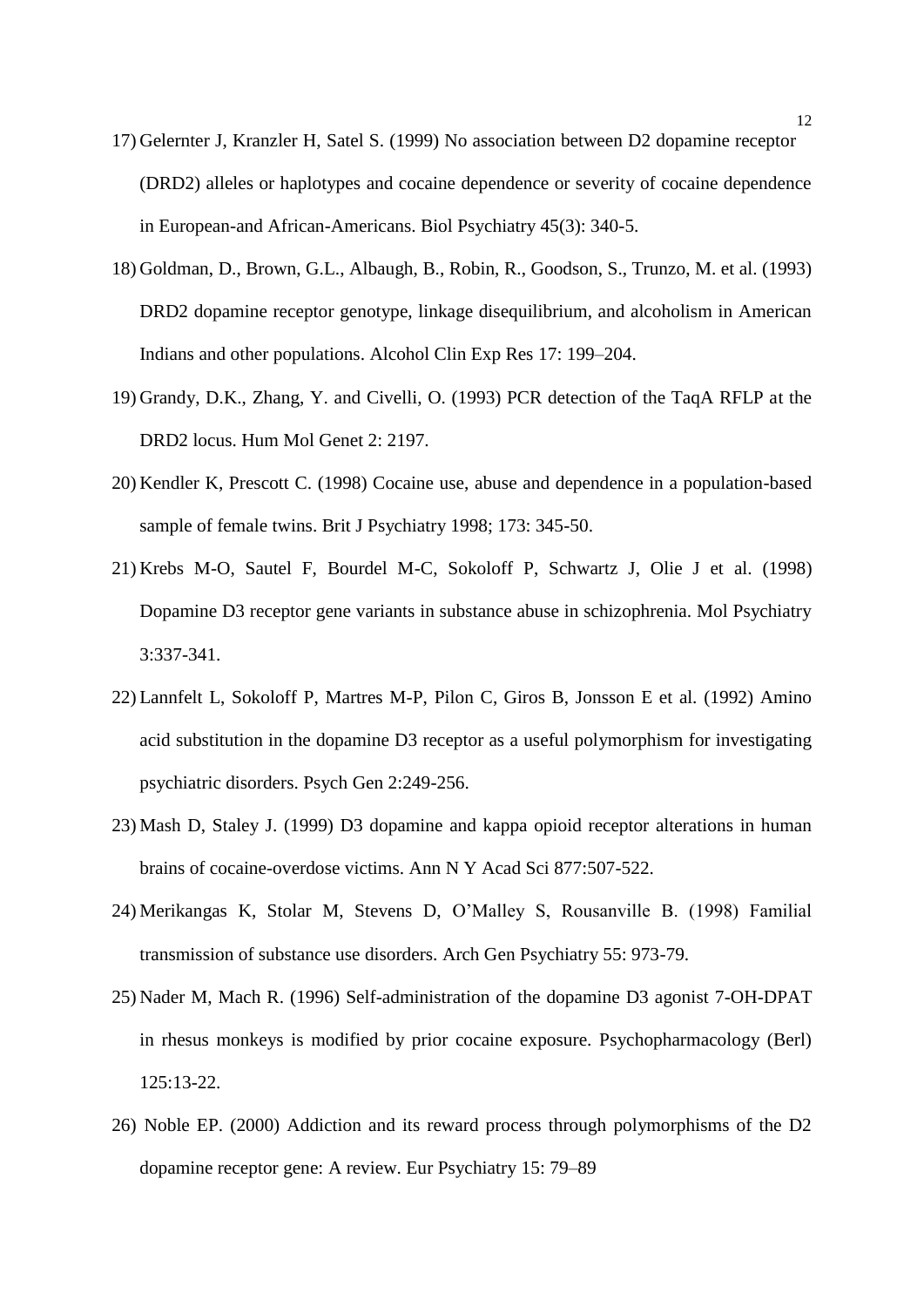- 27) Noble, E.P., Blum, K., Khalsa, M.E., Ritchie, T., Montgomery, A., Wood, R.C. et al. (1993) Allelic association of the D2 dopamine receptor gene with cocaine dependence. Drug Alcohol Depend 33: 271–285.
- 28) O'Hara, B.F., Smith, S.S., Bird, G., Persico, A.M., Suarez, B.K., Cutting, G.R. et al. (1993) Dopamine D2 receptor RFLPs haplotypes and their association with substance use in black and Caucasian research volunteers. Hum Hered 43: 209–218.
- 29) Ott J.(1999) Analysis of Human Genetic Linkage  $3<sup>rd</sup>$  edition, Johns Hopkins University Press, Baltimore.
- 30) Parsian A, Todd RD, Devor EJ, O'Malley KL, Suarez BK, Reich T et al. (1991) Alcoholism and alleles of the human D2 dopamine receptor locus. Arch Gen Psychiatry 48: 655–663.
- 31) Pato CN, Macciardi F, Pato MT, Verga M, Kennedy H. (1993) Review of the putative association of dopamine D2 receptor and alcoholism: A meta-analysis. Am J Med Genet 48: 78–82.
- 32) Persico, A.M., Bird, G., Gabbay, F.H. and Uhl, G.R. (1996) D2 dopamine receptor gene TaqI A1 and B1 restriction fragment length polymorphisms: Enhanced frequencies in psychostimulant-preferring polysubstance abusers. Biol Psychiatry 40: 776–784.
- 33) Pilla M, Perachon S, Sautel F, Garrido F, Mann A, Wermuth C et al. (1999) Selective inhibition of cocaine-seeking behaviour by a partial dopamine D3 receptor agonist. Nature 400: 371-375.
- 34) Segal D, Moraes C, Mash D. (1997) Up-regulation of D3 dopamine receptor mRNA in the nucleus accumbens of human cocaine fatalities. Molec Brain Res 45:335-339.
- 35) Smith, S.S., O'Hara, B.F., Persico, A.M., Gorelick, D.A., Newlin, D.B., Vlahov, D. et al. (1992) Genetic vulnerability to drug abuse: The D2 dopamine receptor TaqI B1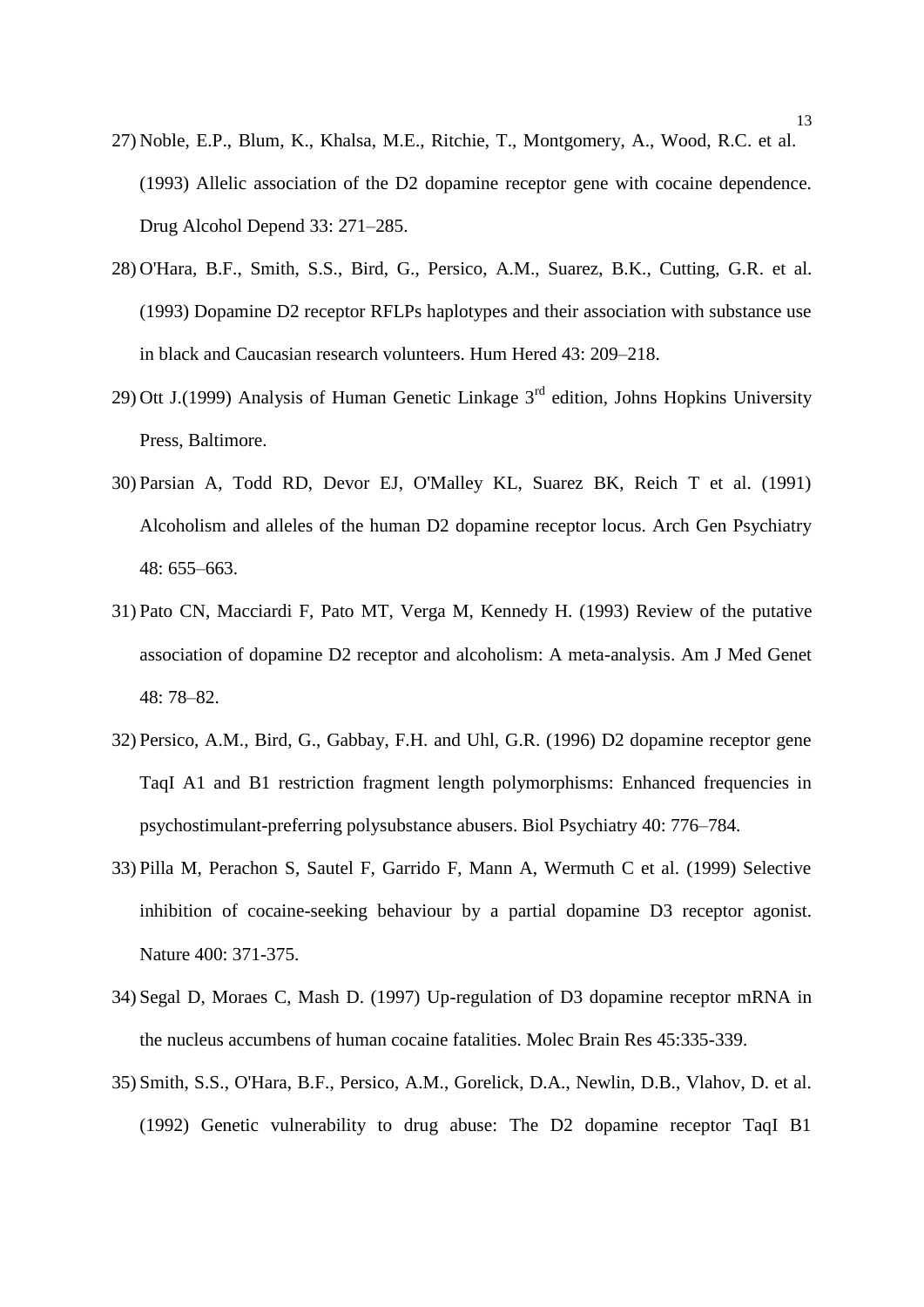restriction fragment length polymorphism appears more frequently in polysubstance abusers. Arch Gen Psychiatry 49: 723–727.

36) Xu M. (1998) Unraveling dopamine D3 receptor function in response to psychostimulants using a genetic approach. Ann N Y Acad Sci 844:27-37.